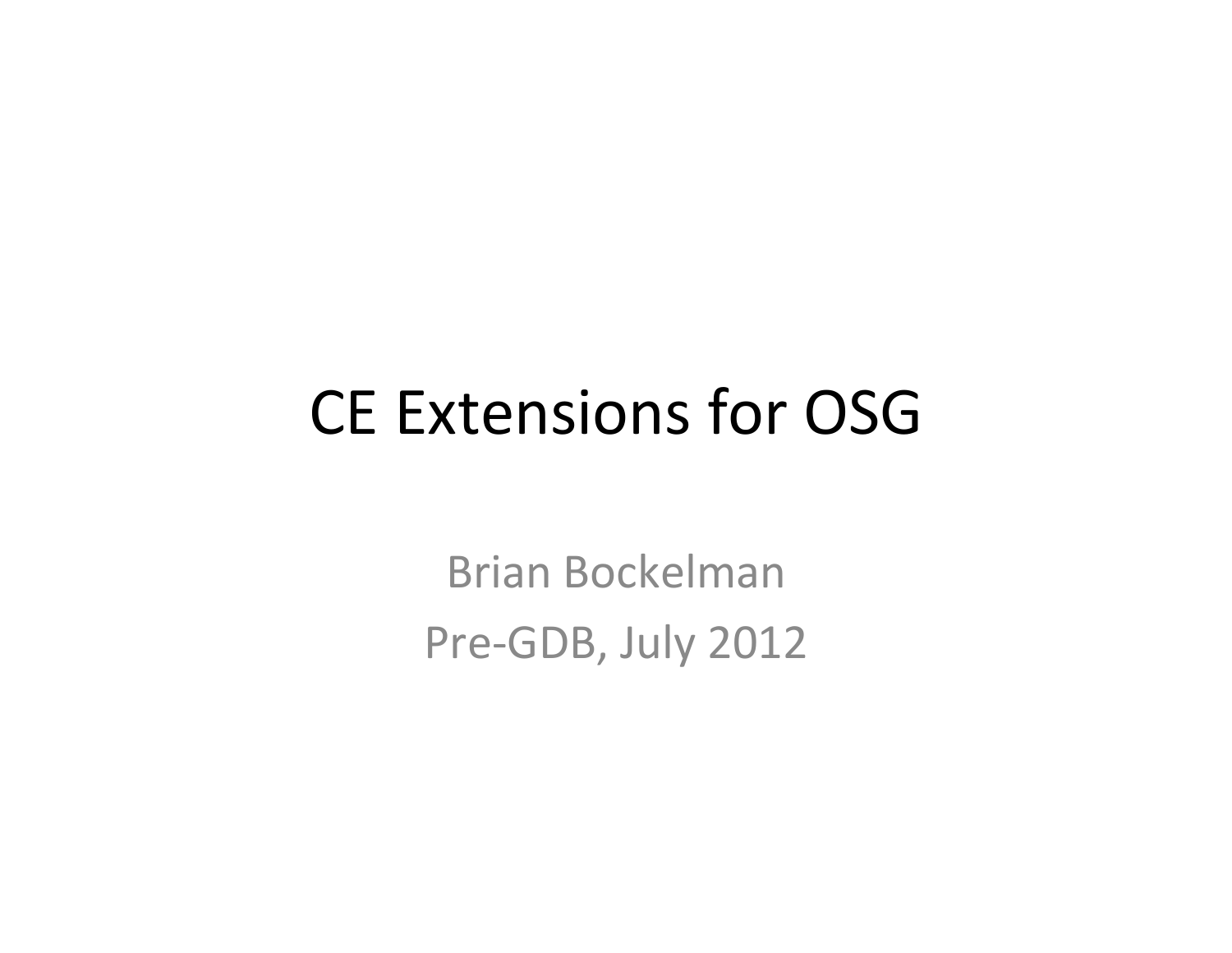# A Warning

- This talk is more devoid of content than usual.
- OSG is in the middle of the decision-making process for our long-term CE plans.
	- $-$  In fact, the discussion is occurring this week!
	- $-$  Hard to discuss future extensions if I can't tell you what CE we'll be using in the future!
- So, I'll focus on what I do know!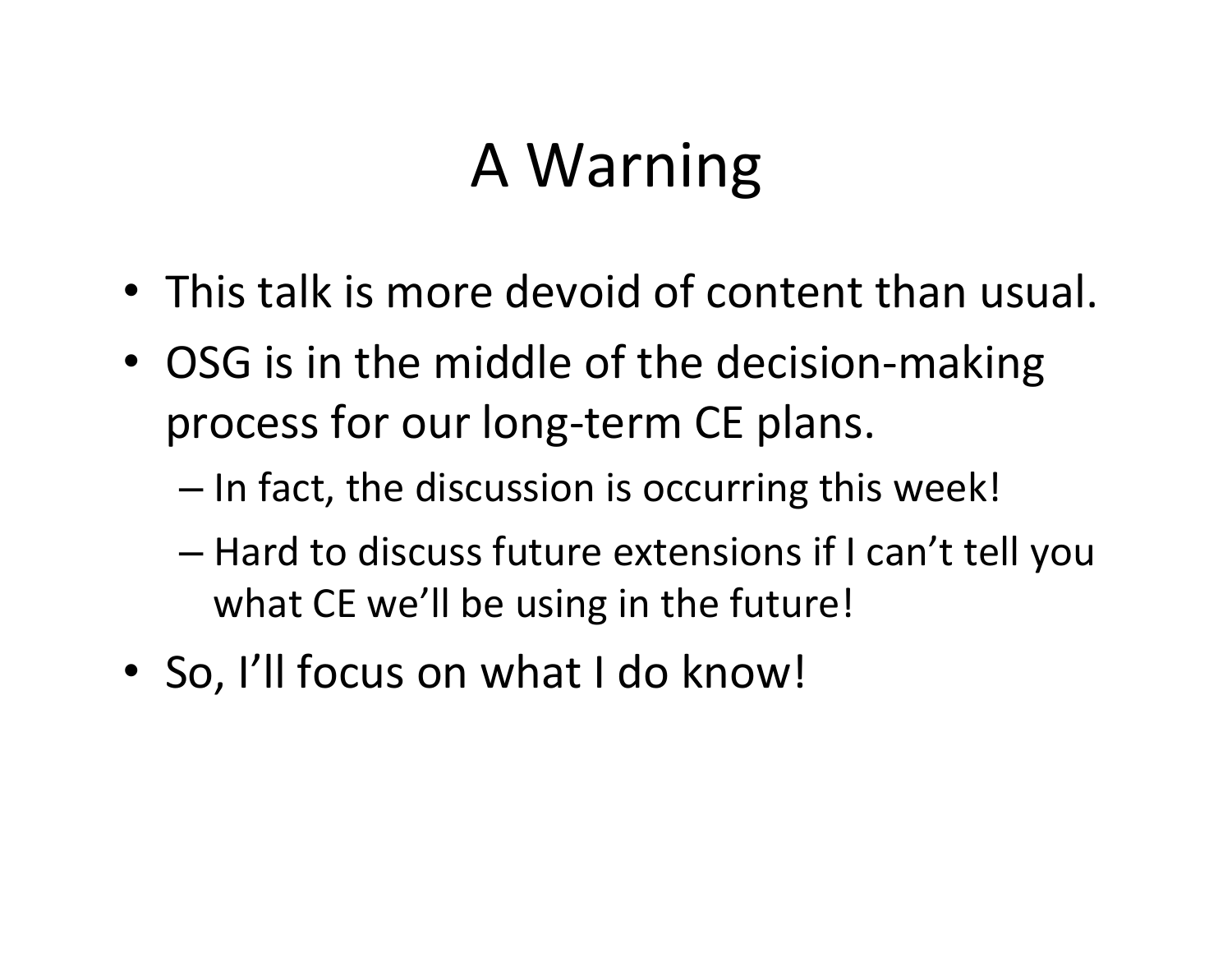### Multicore on the OSG

- Have had some dedicated effort for the last 2 years called "HTPC"
	- $-$  High Throughput Parallel Computing.
	- $-$  Focused on running multicore jobs on the OSG
	- $-$  Able to get whole machine and n-core jobs on all the supported OSG batch systems.
		- Exposed via the Globus RSL interface. Of course, no one uses direct submissions, so who cares?
	- $-$  Relevant info recorded in the accounting system.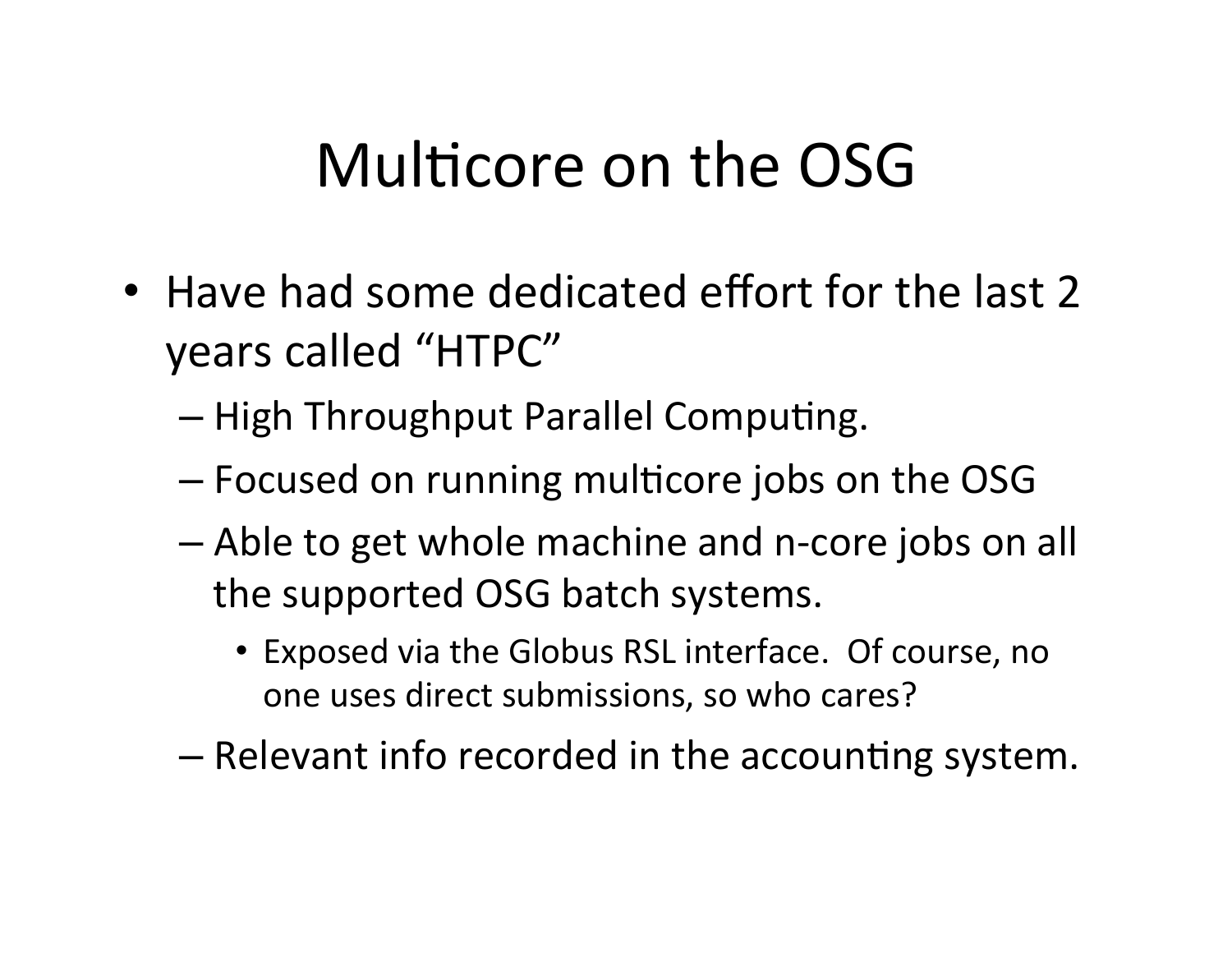### Pilot Factories

- glideinWMS has the ability to define queues with:
	- $-$  Whole-machine slots.
	- $-$  N pilots for a N-core job.
	- Request N cores for one job.
- Much of the expressiveness was initially done for Teragrid/XSEDE sites, which may limit a user to  $<$ 100 jobs in the queue.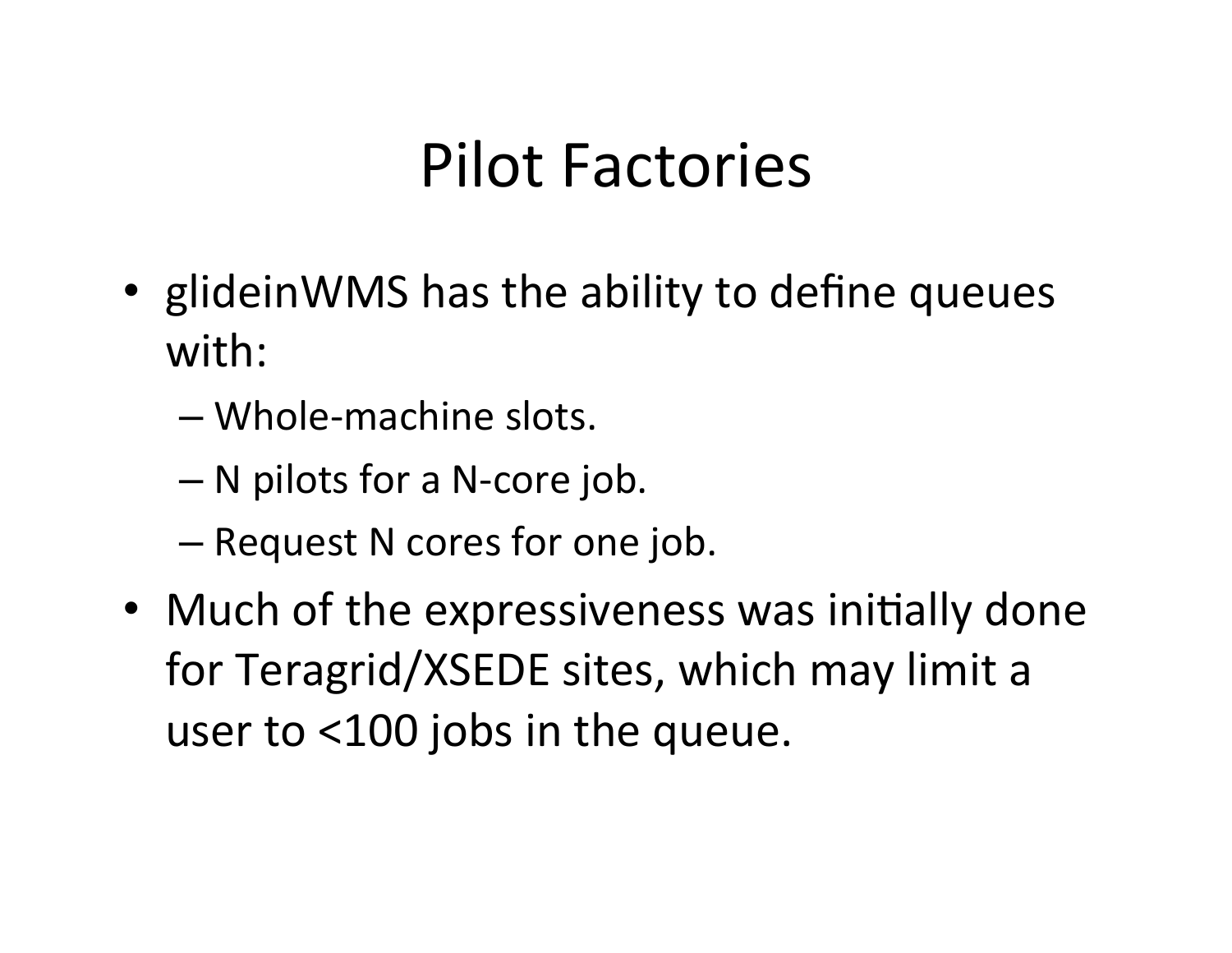# If it isn't used in anger...

- If a system hasn't been used "in anger", assume it's broken.
	- While these capabilities exist in OSG, I don't believe they've been used in anger yet!
	- $-$  So, there's still quite a bit of remaining work remaining to make it production quality!
		- And, we assume this means round trips with the developers.
	- $-$  But the initial work has been done!  $O(1M)$  hours used; small amount, considering efforts expended.
		- I think onus is on the stakeholders to start using it to help us grow past this plateau.